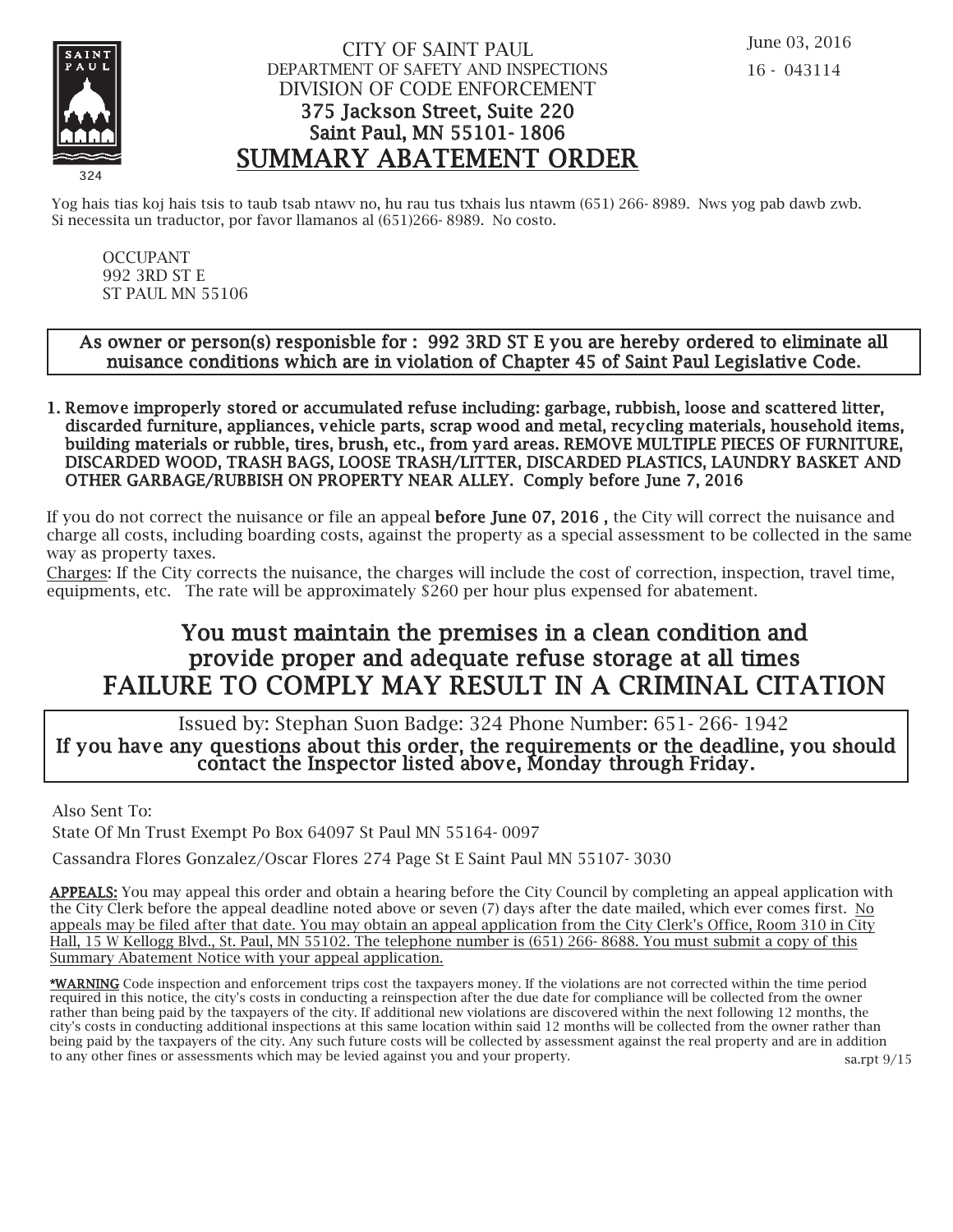

## CITY OF SAINT PAUL DEPARTMENT OF SAFETY AND INSPECTIONS DIVISION OF CODE ENFORCEMENT 375 Jackson Street, Suite 220 Saint Paul, MN 55101- 1806 SUMMARY ABATEMENT ORDER

Yog hais tias koj hais tsis to taub tsab ntawy no, hu rau tus txhais lus ntawm (651) 266-8989. Nws yog pab dawb zwb. Si necessita un traductor, por favor llamanos al (651)266- 8989. No costo.

STATE OF MN TRUST EXEMPT PO BOX 64097 ST PAUL MN 55164- 0097

### As owner or person(s) responisble for : 992 3RD ST E you are hereby ordered to eliminate all nuisance conditions which are in violation of Chapter 45 of Saint Paul Legislative Code.

1. Remove improperly stored or accumulated refuse including: garbage, rubbish, loose and scattered litter, discarded furniture, appliances, vehicle parts, scrap wood and metal, recycling materials, household items, building materials or rubble, tires, brush, etc., from yard areas. REMOVE MULTIPLE PIECES OF FURNITURE, DISCARDED WOOD, TRASH BAGS, LOOSE TRASH/LITTER, DISCARDED PLASTICS, LAUNDRY BASKET AND OTHER GARBAGE/RUBBISH ON PROPERTY NEAR ALLEY. Comply before June 7, 2016

If you do not correct the nuisance or file an appeal before June 07, 2016 , the City will correct the nuisance and charge all costs, including boarding costs, against the property as a special assessment to be collected in the same way as property taxes.

Charges: If the City corrects the nuisance, the charges will include the cost of correction, inspection, travel time, equipments, etc. The rate will be approximately \$260 per hour plus expensed for abatement.

# You must maintain the premises in a clean condition and prov ide proper and adequate refuse storage at all times FAILURE TO COMPLY MAY RESULT IN A CRIMINAL CITATION

 Issued by: Stephan Suon Badge: 324 Phone Number: 651- 266- 1942 If you have any questions about this order, the requirements or the deadline, you should contact the Inspector listed above, Monday through Friday.

Also Sent To:

Occupant

Cassandra Flores Gonzalez/Oscar Flores 274 Page St E Saint Paul MN 55107- 3030

APPEALS: You may appeal this order and obtain a hearing before the City Council by completing an appeal application with the City Clerk before the appeal deadline noted above or seven (7) days after the date mailed, which ever comes first. No appeals may be filed after that date. You may obtain an appeal application from the City Clerk's Office, Room 310 in City Hall, 15 W Kellogg Blvd., St. Paul, MN 55102. The telephone number is (651) 266- 8688. You must submit a copy of this Summary Abatement Notice with your appeal application.

\*WARNING Code inspection and enforcement trips cost the taxpayers money. If the violations are not corrected within the time period required in this notice, the city's costs in conducting a reinspection after the due date for compliance will be collected from the owner rather than being paid by the taxpayers of the city. If additional new violations are discovered within the next following 12 months, the city's costs in conducting additional inspections at this same location within said 12 months will be collected from the owner rather than being paid by the taxpayers of the city. Any such future costs will be collected by assessment against the real property and are in addition to any other fines or assessments which may be levied against you and your property.

sa.rpt 9/15